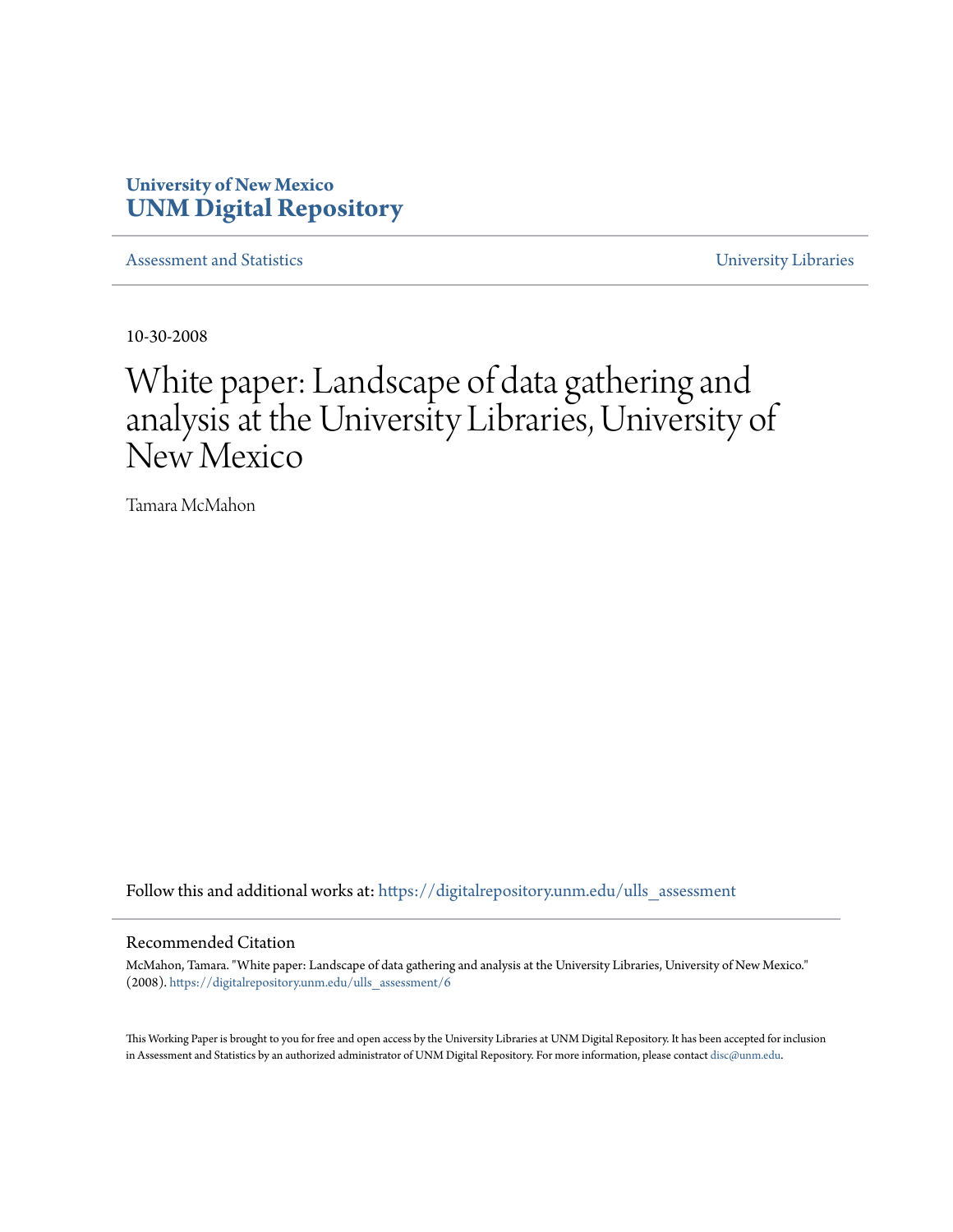White paper: Landscape of data gathering and analysis at the University Libraries, University of New Mexico

> Tamara McMahon September 20, 2005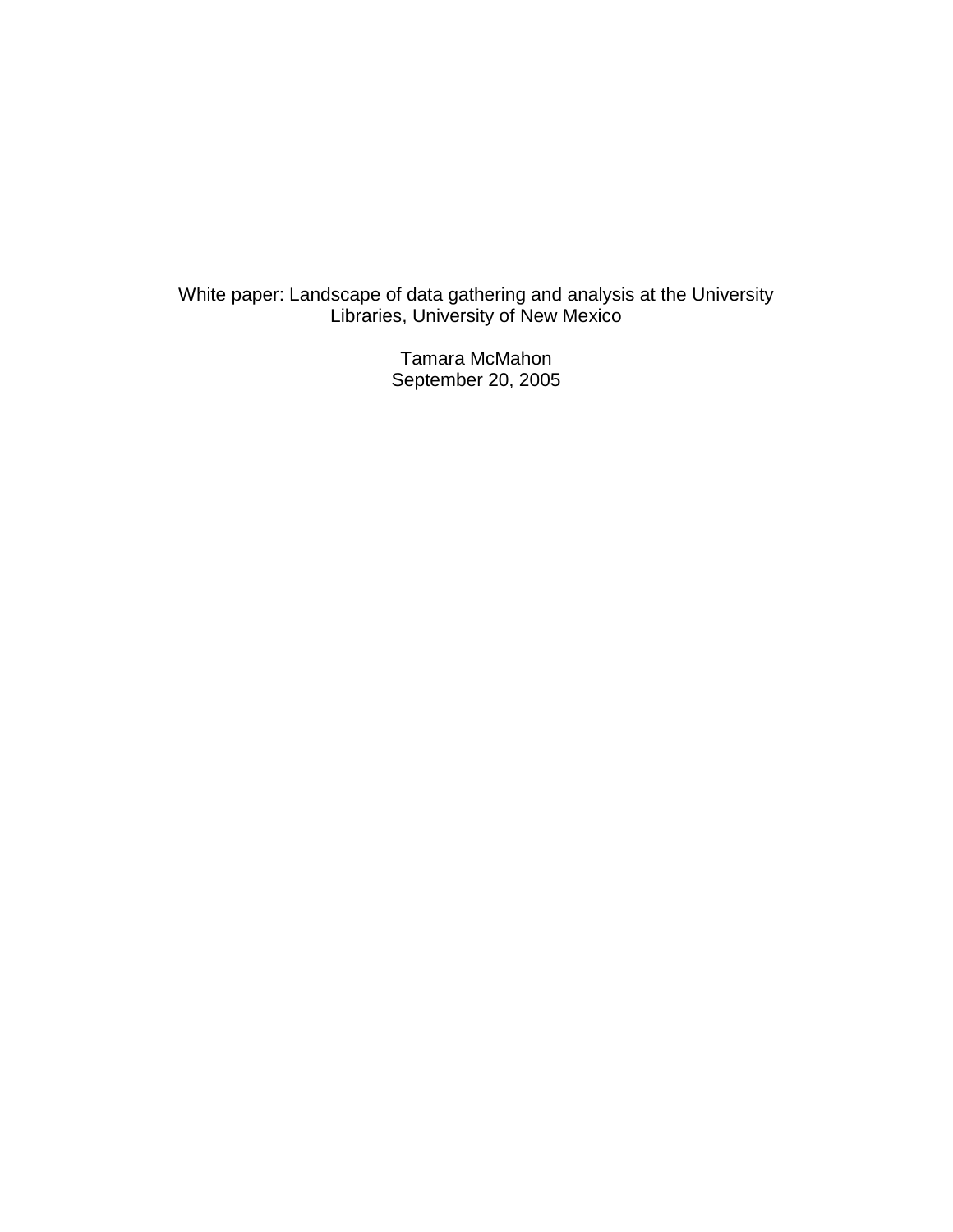## **Executive summary**

Currently, the primary factor behind gathering usage data at the University Libraries (UL) at the University of New Mexico (UNM) is the necessity of its contribution to the annual Association of Research Libraries (ARL) report. Other reasons for statistical gathering, such information needed for better-informed budgetary decisions, exist but are not addressed in a consistent manner by UL. Each year, many people in the libraries spend hours compiling statistics for the ARL report. While this results in a comprehensive collection of data, it is not always accurate or efficient. Data gathering methods are not consistently recorded, resulting in varying methods for data collection each year. Additionally, data are often not reviewed for trends analysis. The current data gathering methods do not provide the UL with a good understanding of user needs and behaviors as they relate to the libraries. I propose several options for addressing these issues. I recommend reorganizing DATAC in January, 2006, as this will give me, the committee leader, additional time needed to decide on committee members and projects.

## **General**

### *Current state*

Much data exist within the UL defining what is being used, where, when, and how. Little data exist to aid in understanding why, but this could be obtained through focus groups and surveys. Focus groups, a form of qualitative research, compliment surveys, a quantitative research method. These groups can address specific issues that arise in larger, traditional surveys such as LibQUAL+. Interviewing is another useful and economical method used in conjunction with surveys or statistical trend analysis (Avery 1994). Two methods for data collection exist for reporting on the UL as a whole. The primary collection is performed on an annual basis for the ARL report. Another method is LibQUAL+, a survey emailed to students, which is also performed annually. Both of these methods provide snapshots of UL, but neither is analyzed for trends in UL usage. Other statistics are created for occasional needs, such as grant proposals and management dashboard reports. Problems resulting from the sheer complexity of the UL exist in various areas of the data collection. These problems, which will be explained in more detail in the following sections, include inaccuracies and underutilizations, among other issues.

## *Recommendations*

• Continue LibQUAL+ and gathering ARL statistics

These provide a good overview of the UL. They should be reviewed annually to analyze trends within the UL. In addition, problems discussed in later sections should be addressed to provide more accurate statistics in the ARL report.

• Set standards and report monthly I would like to see consistency and standards across all branches and departments of UL for data collection, which will eliminate many of the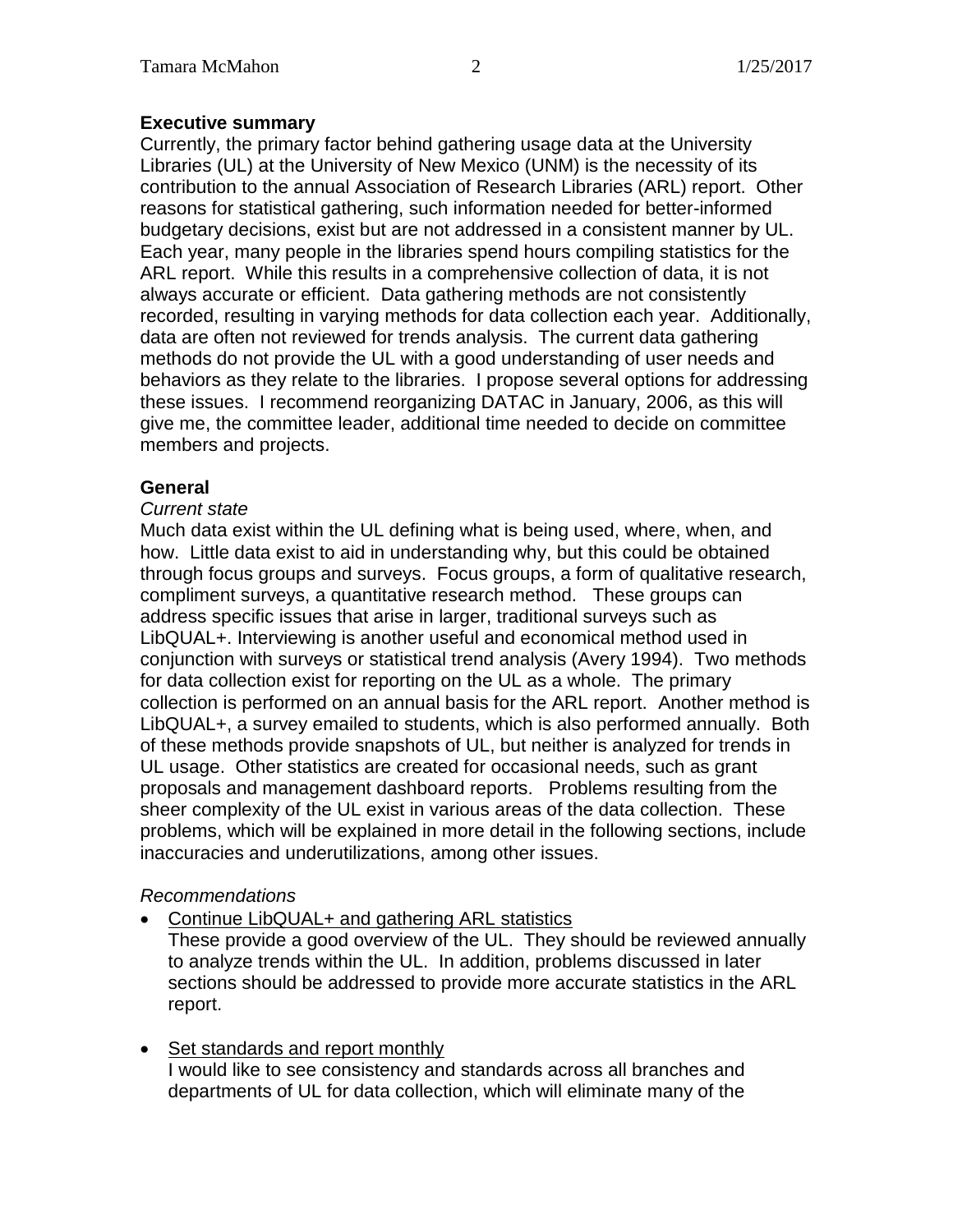inaccuracies in our current data collection methods. These standards and procedures should be reviewed annually by those involved in the creation and use of these statistics. Monthly reporting, in many areas, will provide a better understanding of how and when the library is used. In addition, monthly gathering of data will keep the methods consistent and will eliminate the struggle to gather and provide accurate annual ARL statistics. Trends analysis should become an integral part of future decision making since usage and behaviors change periodically. Therefore, I should compile these monthly statistics into a quarterly report. I recommend that Senior Team review the quarterly reports for trends analysis.

### • New employee orientation

All new employees should be introduced to the statistical gathering methods and usage performed by his or her department during the orientation period.

## • Short term: LIRIC database

I propose moving forward with the development of the proposed LIRIC database. After it is in production, I would like to expand the database to include a section for reference statistics. I found these two areas to be most fragmented between branches.

## • Long term: central repository

I would like a comprehensive database for all data collection at UL, similar to the one developed at the University of Southern Mississippi (USM). The abstract for this poster presentation can be found at the following URL: http://www.lib.jmu.edu/org/ala/abstracts/default.asp#203

A comprehensive database similar to that at USM will aid the UL in creation and maintenance of accurate and continuous statistics in all areas and branches of the UL. It will also facilitate analyzing trends in the UL over time. This, in turn, will aid in decision making in a variety of areas from staffing to journal cancellations.

## **LIBROS**

#### *Current state*

LIBROS provides a wealth of statistical data, and it offers much versatility in accessing this data. LIBROS offers prepackaged reports as well as the versatility to create reports on-the-fly. Currently, circulation, acquisitions, and cataloging reports are run on a monthly basis, ARL statistics are reported annually, and other reports are run as needed. Some methods of entering data within LIBROS have changed over the years. This has lead to inconsistencies and inaccurate data retrieval.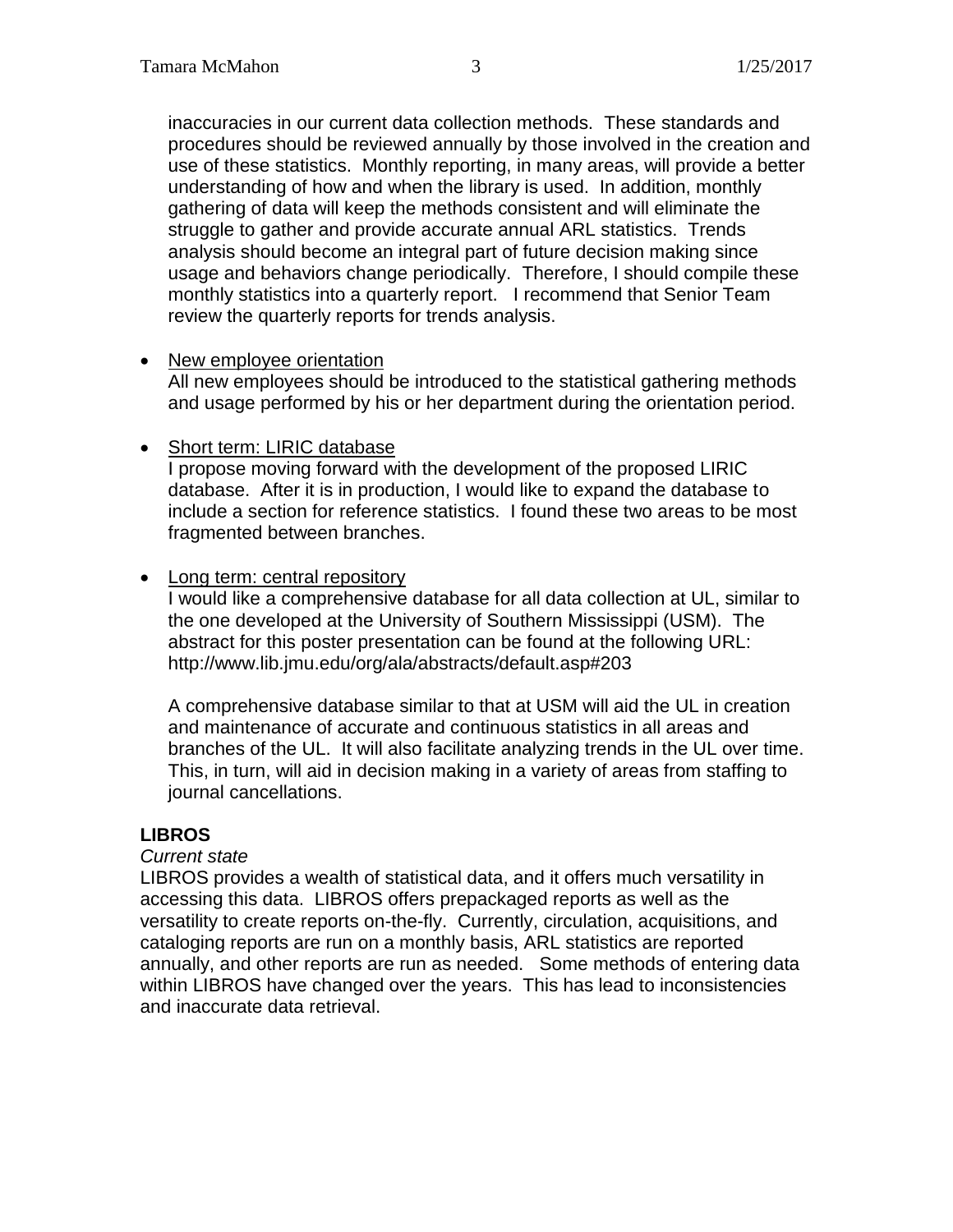## *Recommendations*

• Staff member

The LIBROS team is a very busy and hard working team. An additional person to run the statistics would free up time for the system administrator to work on other areas of LIBROS. This would not involve hiring new staff but instead allocating a portion of a current staff member's time. I propose that I, the Data and Trends Analyst, take over this role of running the statistical reports that Eric Nudell, system administrator for LIBROS, currently handles. Dave Herzel, who currently creates and maintains the circulation statistics, should continue to be in charge of this area of LIBROS statistics. Once a central statistical repository is created, Dave and I can work together with these statistics.

## • ARL Statistics for e-resources team

A team has been formed consisting of Sever Bordeianu, Twila Firmature, Tamara McMahon, Eric Nudell, Evangela Oates, Carol Renfro, and Linda Skye. This project team will address the problems in obtaining accurate statistics for e-resources, including those found in LIBROS.

## **Journals – Electronic and Print**

### *Current state*

Statistics on print journal use varies among branches. For instance, CSEL keeps a tally of each time a print journal is reshelved. The numbers are entered into an Excel spreadsheet, which can then be reviewed for trends analysis.

Statistics for electronic journals are all over the board, due to external factors. Unfortunately, not all publishers provide usage statistics, and of those that do, the information is not provided in a consistent format among the publishers. Sessions, searches, and article downloads are some of the numbers provided by various publishers. It makes it difficult to obtain an accurate idea of usage when comparing inconsistent types of data. COUNTER (Counting Online Usage of Networked Electronic Resources) has established guidelines for recording and reporting usage statistics. More publishers are becoming COUNTER compliant, which is helping to alleviate these problems.

With the current budget issues, reviewing trends among both print and electronic journal usage is imperative for making decisions regarding journal cuts.

## *Recommendations*

- Consistent print journal statistics
	- Form a committee involving all branches of UL to develop standards for creating and maintaining print journal usage statistics consistently among branches. Once standards are set, this committee should review standards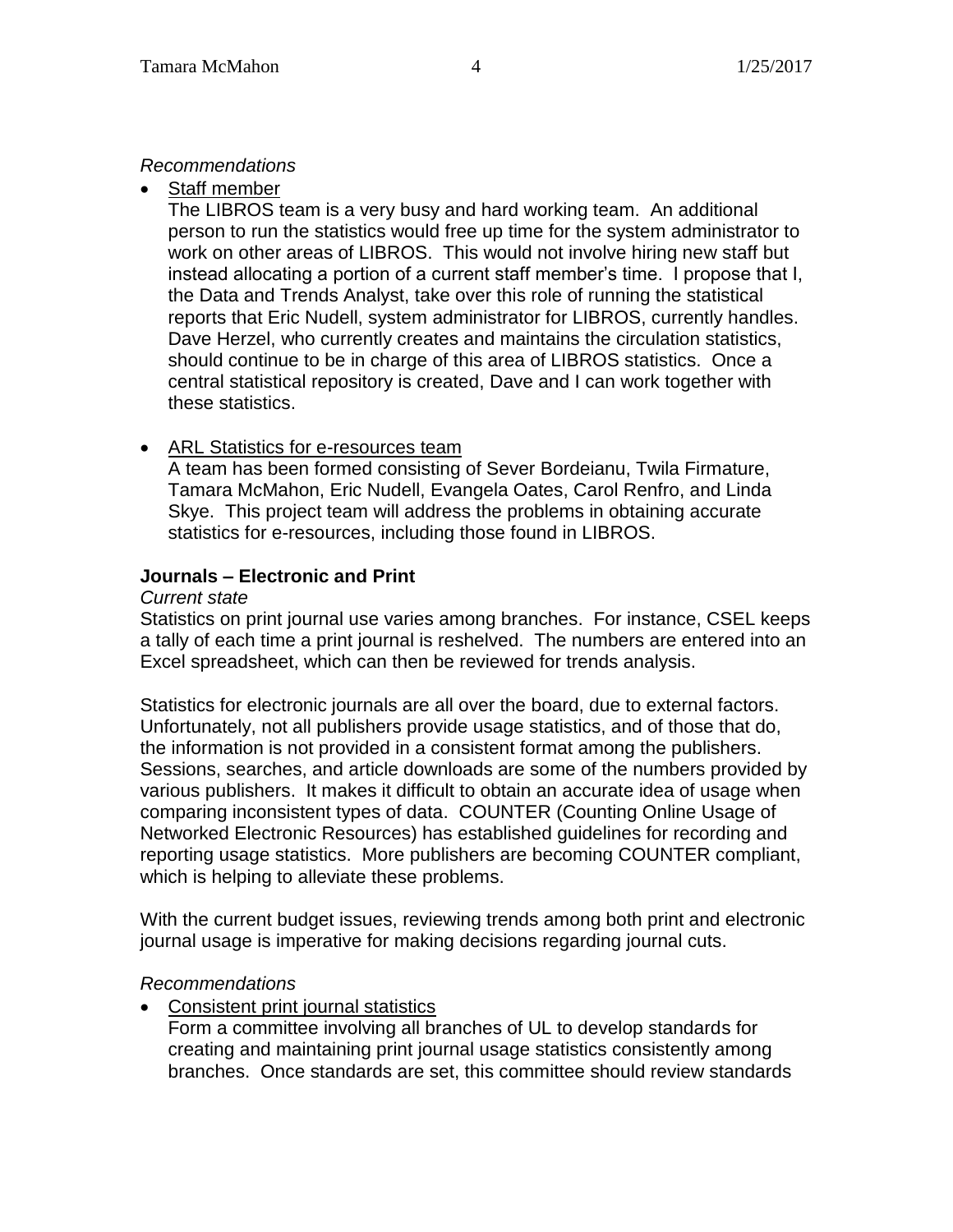and procedures on an annual basis to ensure consistency among branches and to address new statistical needs.

• Scholarly Stats

MPS Technologies will offer Scholarly Stats (http://www.mpstechnologies.com/scholarlystats.htm) in the fall of 2005. This service compiles journal and database usage statistics from multiple publishers and vendors. These data are combined in various comprehensive reports. It provides an easy to understand overview of journal and database usage. This service is expensive. To justify the high cost, the following questions need to be reviewed:

- 1. Will UL use these reports? If so, why and how often?
- 2. If created in-house instead of through MPS, will the cost of employee salary be less than the cost for Scholarly Stats?

When performing the cost analysis for salary versus product, take into consideration that this type of service will take numerous hours in-house to create. Once created, monthly maintenance will take less time.

• Trends analysis for journal cancellations

With regard to journal cancellations, both print and electronic statistics need to be analyzed for usage trends over time. Cost analysis should be performed on the price of journals and their usage. Once a journal is cancelled, ILL usage and cost, as pertaining to a cancelled journal, should be analyzed to review the cancellation decision.

## **Electronic Databases**

#### *Current state*

Similar to the electronic journals, inconsistencies in data provided by the vendors of databases exist. In addition to the subscription databases at UL, there are numerous open source and home-grown databases, for which little to no usage data are kept.

## *Recommendations*

• Scholarly Stats

See recommendation #2 under journals. This pertains to our subscription databases.

• DSpace

The latest version of DSpace includes a statistics function. Once this version is installed and running on our servers, we should review this functionality and start analyzing these usage statistics for our DSpace databases.

## • Home-grown databases

At this time, it would be too difficult and time consuming to start a system to create and maintain usage statistics for all the home-grown databases a UL. Once other issues and recommendations discussed in this paper are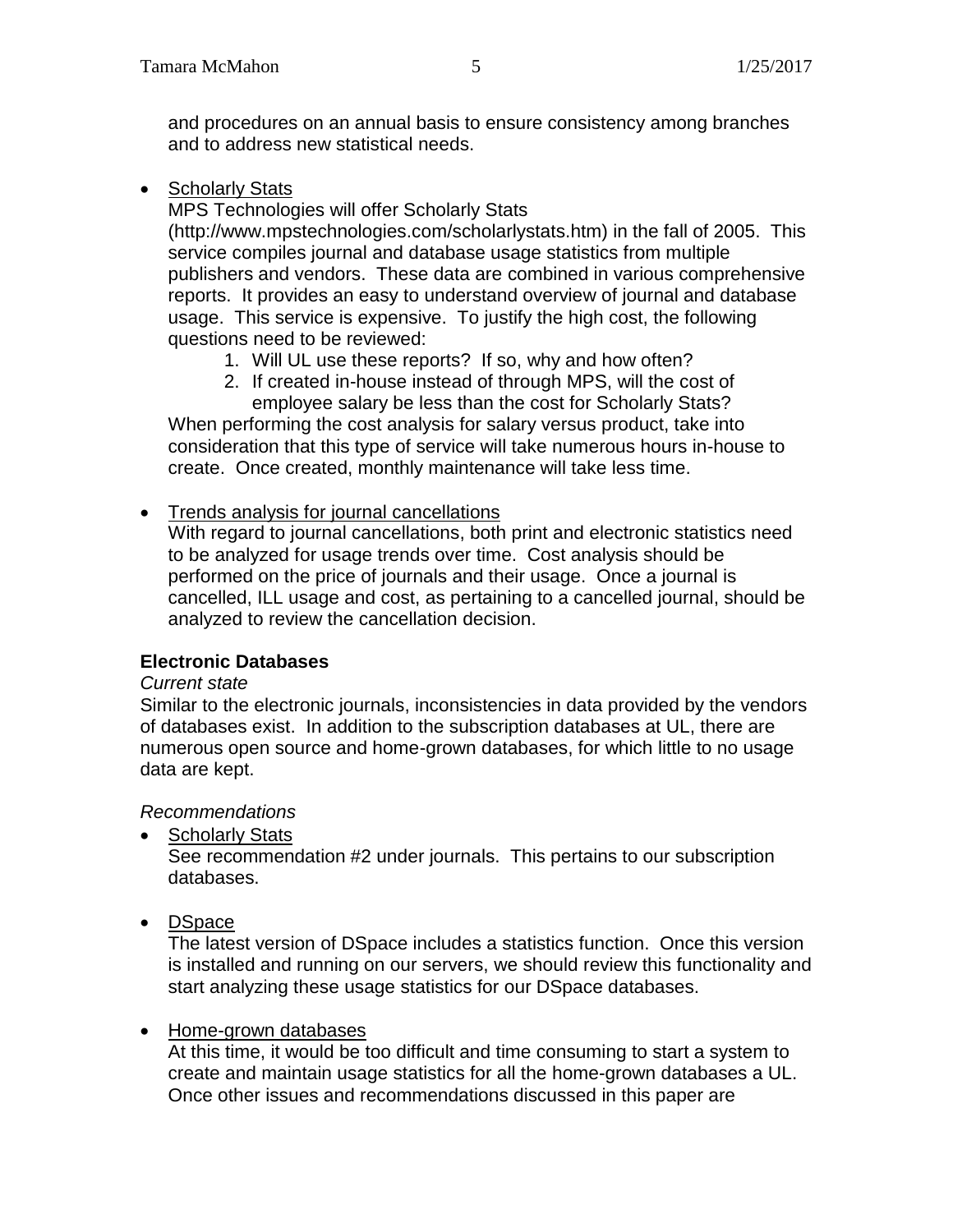reviewed and in process, we can revisit the need to create and maintain statistics for these databases.

### **Electronic Books**

#### *Current state*

Electronic books are relatively new and gaining in popularity. Similar to electronic databases and journals, usage data are supplied in a variety of manners. Some publishers provide statistics by title or subject while others simply provide a number; whether it describes searches, sessions or something else entirely, we do not know.

### *Recommendations*

• Consolidation report

I am currently working on a method of collecting and organizing these various types of statistics for easy review. The result will be a consolidated report similar to the MPS Scholarly Stats reporting style. I am also working with a member of the LIBROS team to include usage statistics for electronic books from LIBROS.

## **Library instruction**

#### *Current state*

Although library instruction statistics are kept for the UL, they are recorded and maintained at each branch of the library. Some are kept in an Access 97 database, while others are reported in the Public Services Statistics Count web site. While the Public Services Statistics Count web site is a great start for centralizing statistics at UL, not all branches and departments submit information through this web site. Additionally, it is confusing as to how this information is used once entered.

## *Recommendations*

• LIRIC database

Centralize this process through the creation of an instruction statistics database, as proposed by the LIRIC committee. This can be proposed as a project for ECE students to be completed by the end of the Fall '05 semester. This database should be created in such a way that it can be easily expanded to include other types of information, such as reference statistics, as necessary.

## **Reference**

#### *Current state*

Reference statistics are gathered in each branch and many, but not all, departments of the UL. Gathering and analysis techniques vary between departments and branches. Reference statistics do not always include interactions resulting from email directly to subject specialists or email from the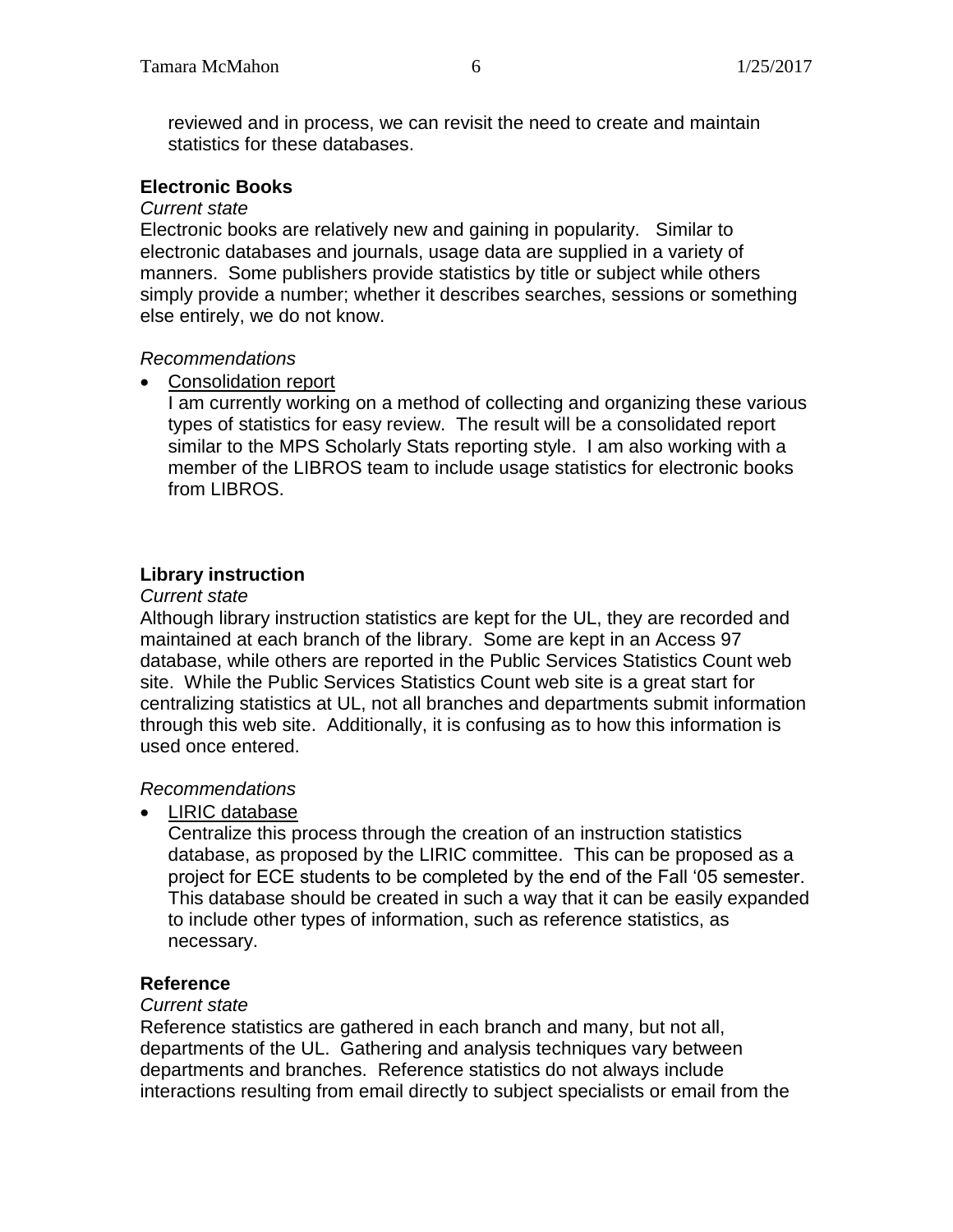web site. Not all departments report interactions which could be considered reference. For instance, LIT does not record or report their interactions with the public in cases where they provide technological assistance.

## *Recommendations*

• Set Standards

Designate a committee to review and set standards for collecting reference statistics. This includes which departments should report statistics, what needs to be reported, and how it should be reported. Other issues that need to be addressed are how to report chat interactions, interactions with subject specialists outside of the reference desk, and email from the web site. Addressing these issues will provide more accurate statistics for the UL as a whole.

## • Conduct survey and focus groups

While it is important to know how many people we help at the UL, it is equally important to know if our interactions were useful to the patrons. This type of information will not be acquired through counting numbers. After chat reference is up and running, I suggest conducting short surveys and focus groups, similar to the process performed at the University of Illinois (Jacoby 2005). This will provide insight into the usefulness of our interactions, whether in person, via email or via chat.

## • Centralize statistics

Once standards for reference statistics are set, expand the proposed LIRIC database to include a section for reference interactions. This will centralize reference statistics among all the branches.

## **Web site**

## *Current state*

Statistics are being kept on the elibrary web site and the proxy server. Webalizer, an open source software, tracks site usage by month, day, and hour. It lists the URLs with the most hits, types of browsers and machines used, and other useful information. This information is used to provide statistics for the ARL report, grant reports, and to answer the occasional question. In addition, there are raw web logs that date back to 1999. The information provided by Webalizer is rarely used in web site design decisions.

No usability testing is being conducted at this time. In the past, usability testing has been conducted on an as-needed basis, such as rolling changes with the site. The testing, similar to the web pages, varied from branch to branch and designer to designer.